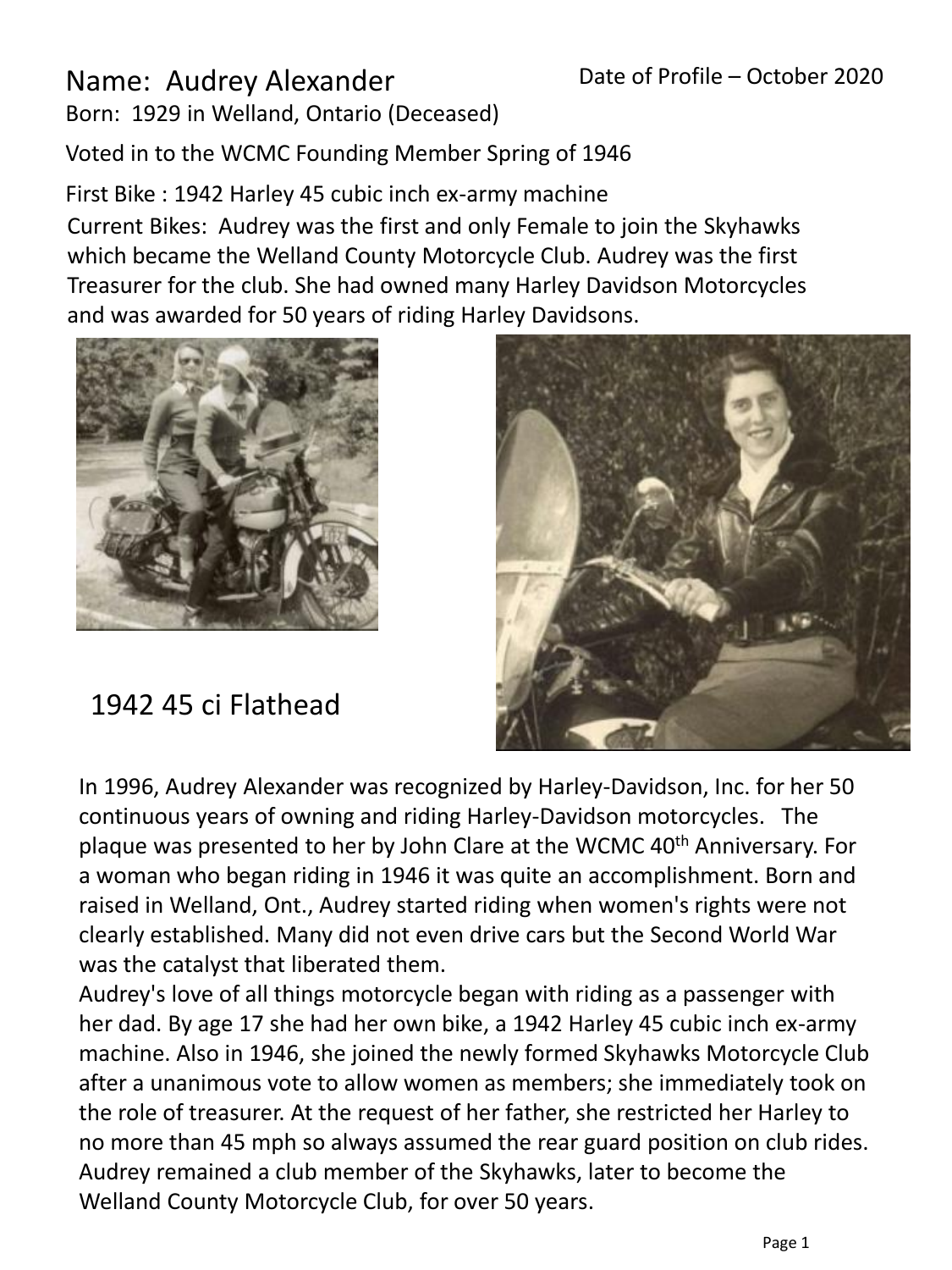## Audrey was a very social person and loved riding with her motorcycle friends









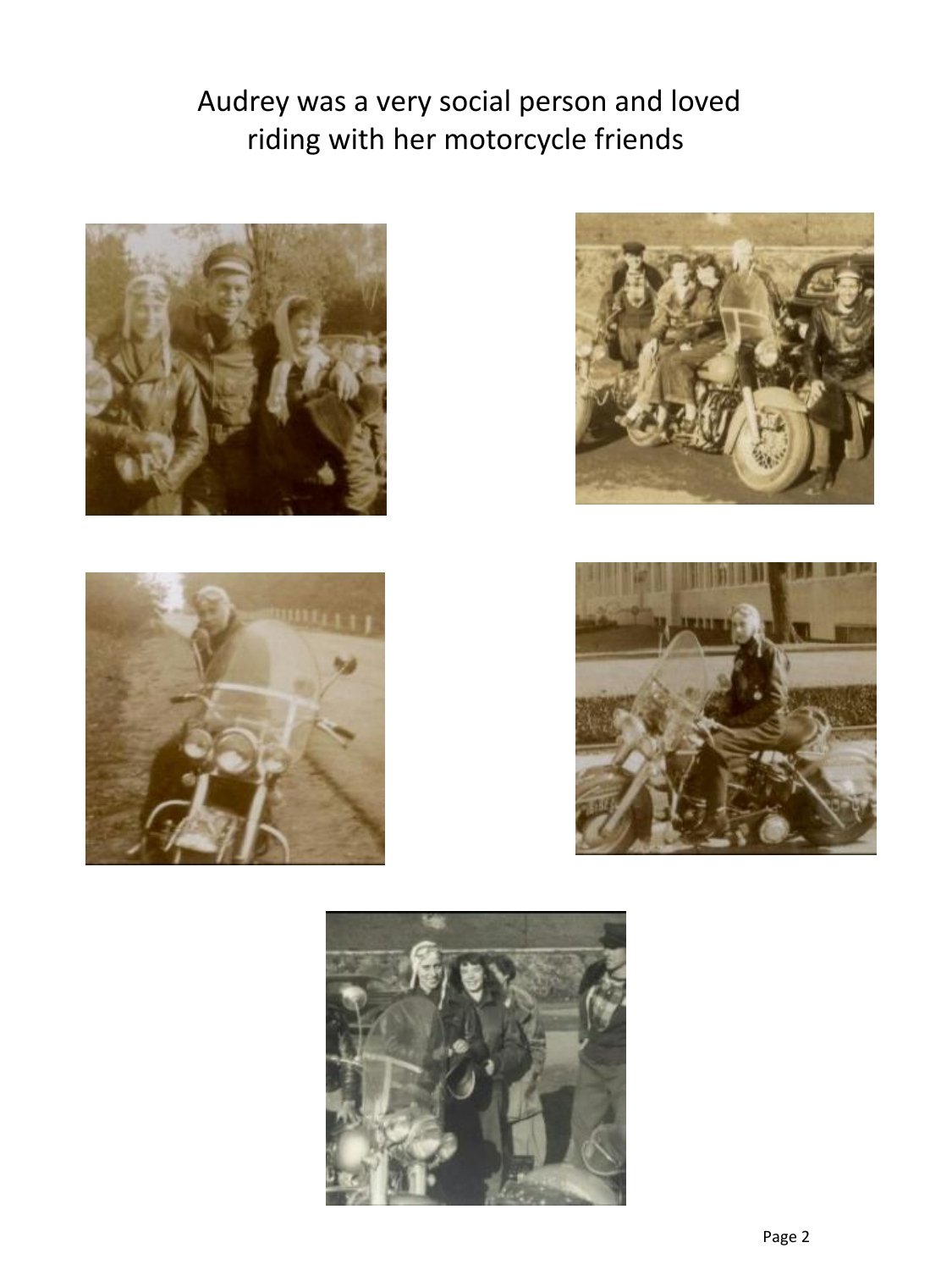



Although Audrey was fortunate to have the support of her family, she yearned for the camaraderie of other women riders. She soon discovered the Americanbased Motor Maids, formed in 1940 and conceived by Linda Dugeau. Because she was the best known woman rider at that time, Dot Robinson of Detroit was first president. Informal meetings and get-togethers were held at various events across the country, even though during wartime travel was greatly restricted because of gas rationing. The founding premise of the Motor Maids was to unite women in promoting interest in motorcycling. The clubs very rigid rules made it an honour and a privilege to belong.



An early picture of the Motor Maids



Audrey getting on her 1994 FXRT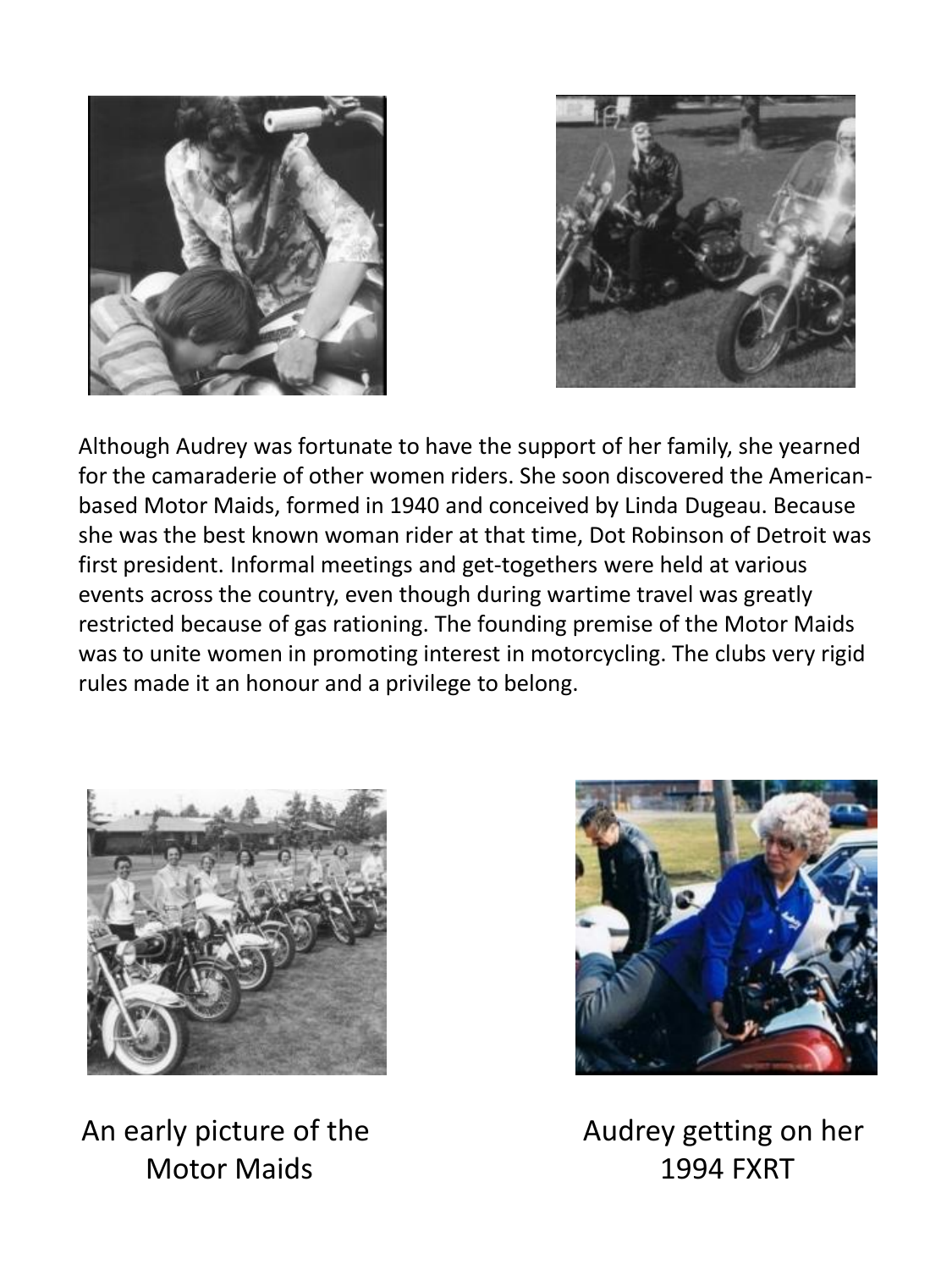Audrey Alexander was probably the first Canadian female member, joining in 1949 and becoming the national Canadian director in 1955. National conventions are held each year and Motor Maids may only attend on a motorcycle. Audrey's first convention was at Freeport, Illinois in 1951. In 1956, Audrey hosted the first Motor Maid Canadian convention in St. Catharines, Ontario. She says the best convention was at Indianapolis because she was able to ride on the race track; the most fun was New Orleans and the farthest, Yakima, Washington. Her last convention was in Kingston, Ont., in 2006.





## Audrey travelled to many Motor Maid Conventions

With her years of riding experience Audrey no longer rode at the back of the pack; she was often found at the front. She liked to plan the route and researched it thoroughly to ensure that her fellow riders would have a safe and comfortable journey. One of her most memorable rides was the cross-country trek to Yakima, a journey of more than 7,300 km. She also assisted honorary Motor Maid, Janet Harpwood with the Bob Harpwood memorial races in Welland. The Motor Maids were invited each year to parade, coming from all over and many camping in her yard.

In July 1999, Audrey celebrated her 50th year as member of the Motor Maids. One of the key philosophies of the Motor Maids was, just because you ride a motorcycle does not mean you cannot be a lady.

In all her years riding and witnessing the great changes in motorcycling, the two changes that she truly appreciates today are the electric starter and the increase in women riders.